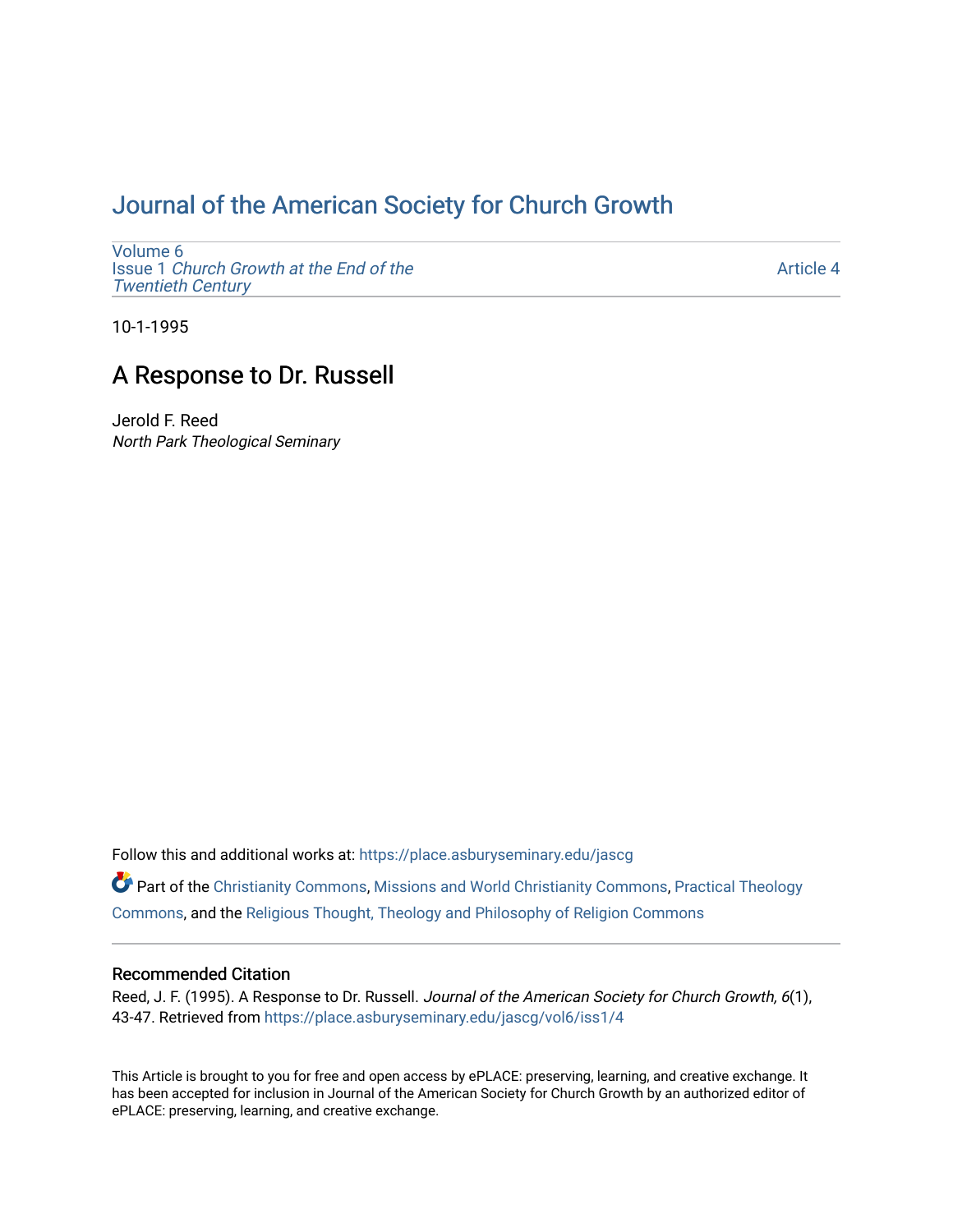#### A Response to Dr. Russell

#### Jerold F. Reed

I want to thank Walt, my colleague in ministry and brother in Christ for the paper he has just presented. The seriousness with which he approaches his writing is obvious when one glances at his footnotes. The intensity of his concern is appreciated as he nuances his subject from page to page. And his critique as being that of only one person, himself, lends credence to the humility with which he comes to the task at hand.

I come to this response out of 22 years of evangelism, church planting, educational and community development work in Ecuador and Mexico. And now I have eight years under my belt back in the United States teaching evangelism, church growth and discipleship at North Park Theological Seminary. I'm thankful for two full home assignment years (furlough) that I had studying under Donald McGavran, Alan Tippett, Ralph Winter, Chuck Kraft, Arthur Glasser, and Peter Wagner.

With this as background I have to say that I agree with a lot of what Walt Russell is saying especially about the need for Godly leaders. There has been an erosion of values that in the beginning days of the Church Growth Movement were either there or assumed to be there. If you think back with me you will remember that the concept that caught people's attention was not "church growth" but rather people movement. Dr. Russell's concern of a defective anthropology in the Church Growth Movement is very insightful. However, I remind you that from the beginning, McGavran's theology of persons embraced a high view of people in their social context and within the matrix of a social fabric that held people together and that affirmed their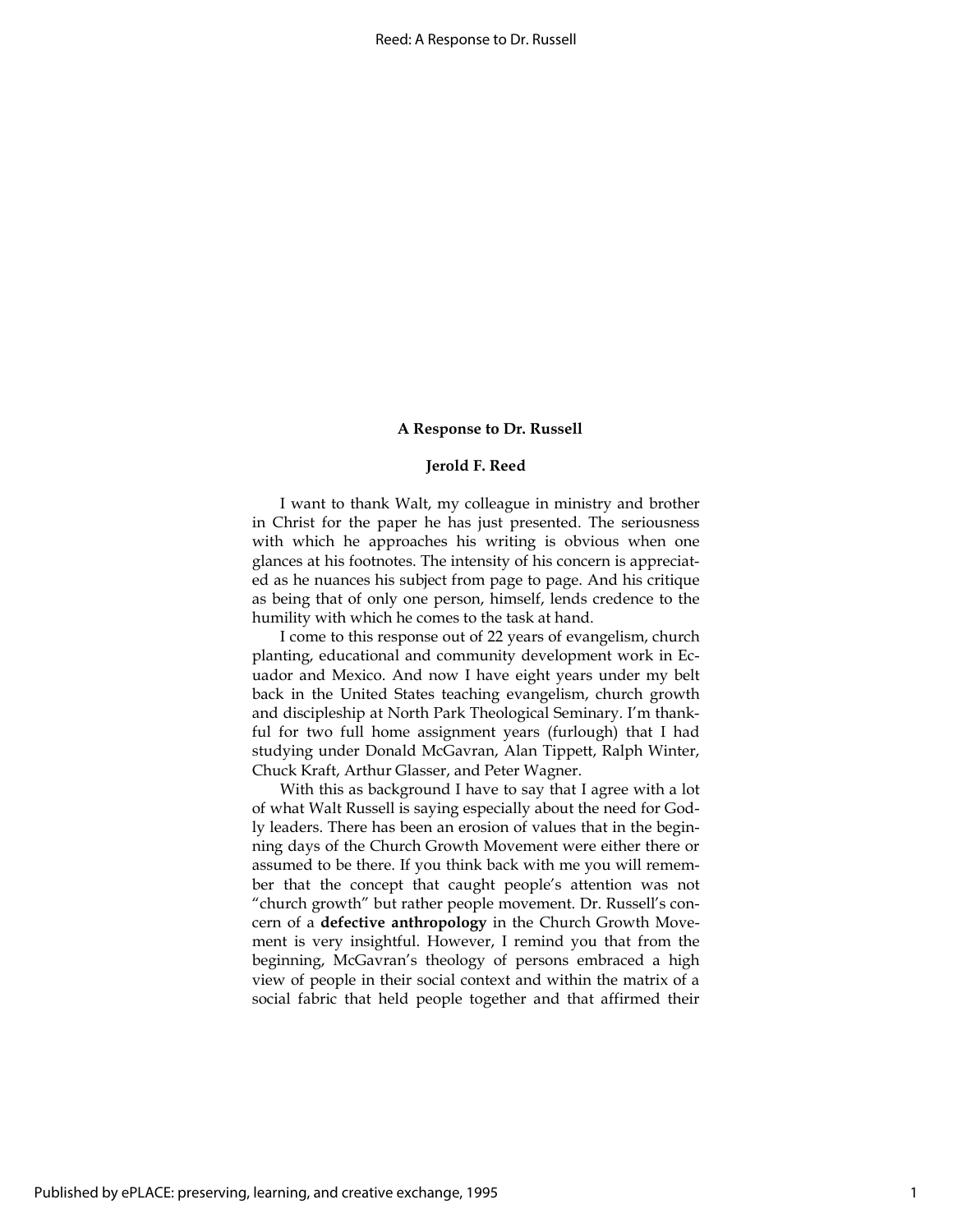#### 44 Jerold Reed

solidarity with one another. Evangelism was no more to be the tearing of people out of their context, out of their families, or out of their communities. We began to see people vis-a-vis McGavran's ground-breaking book, Bridges of God—people in their context and to see how human relationships were always at the heart of the communication of the gospel and the expansion of the church. But today things have changed here in North America (I exclude Mexico from North America for this discussion).

As Ralph Winter said in Mission Frontiers, (Cover story June-October quarterly 1990 p7) "Like many other things, the phrase 'church growth' can be hijacked and flown to unintended destinations. As a missionary, one wonders out loud where the domesticated U. S. version of church growth is going."

Dr. Russell specifically gives us six points demonstrating the Church Growth Movement's "...absorption of modernity's tawdry and shrunken view of persons. "I take issue with three of his six points."

The first point criticizes the use of utilitarian language to refer to persons that is depersonalizing, impersonalizing, and ultimately, demeaning to our dignity as bearers of the image of God. The foot noted example of a church having a person ministering with the title "Director of Assimilation" is criticized because it sounds like we are dealing with plant or animal physiology. Now I don't think that sounds any more strange than the parable of the wheat and weeds where the reference is to Christians and non-Christians being separated at the end of the age or the case where we find a simile when the Apostle Peter writes that Christians are "like living stones being built up into a spiritual house." Another criticism that is unwarranted is that of prescribing the meta-church model leader references of X, C, D, and L to algebraic unknown variables—thus depersonalizing the leader. In this case Carl George is not dealing with the naming of persons or describing their worth any more than when Moses appointed leaders over thousands, hundreds, fifties and tens was he depersonalizing them. The point in the meta-church model is organizational not morphological.

Then skipping to the third point in his list of six, which says that there is "too much anti-intellectualism and a utilitarianoriented approach to training and not enough genuine theologizing and biblical teaching...(which has)... resulted in a broad, grass roots base of immature and largely secularized saints. This criti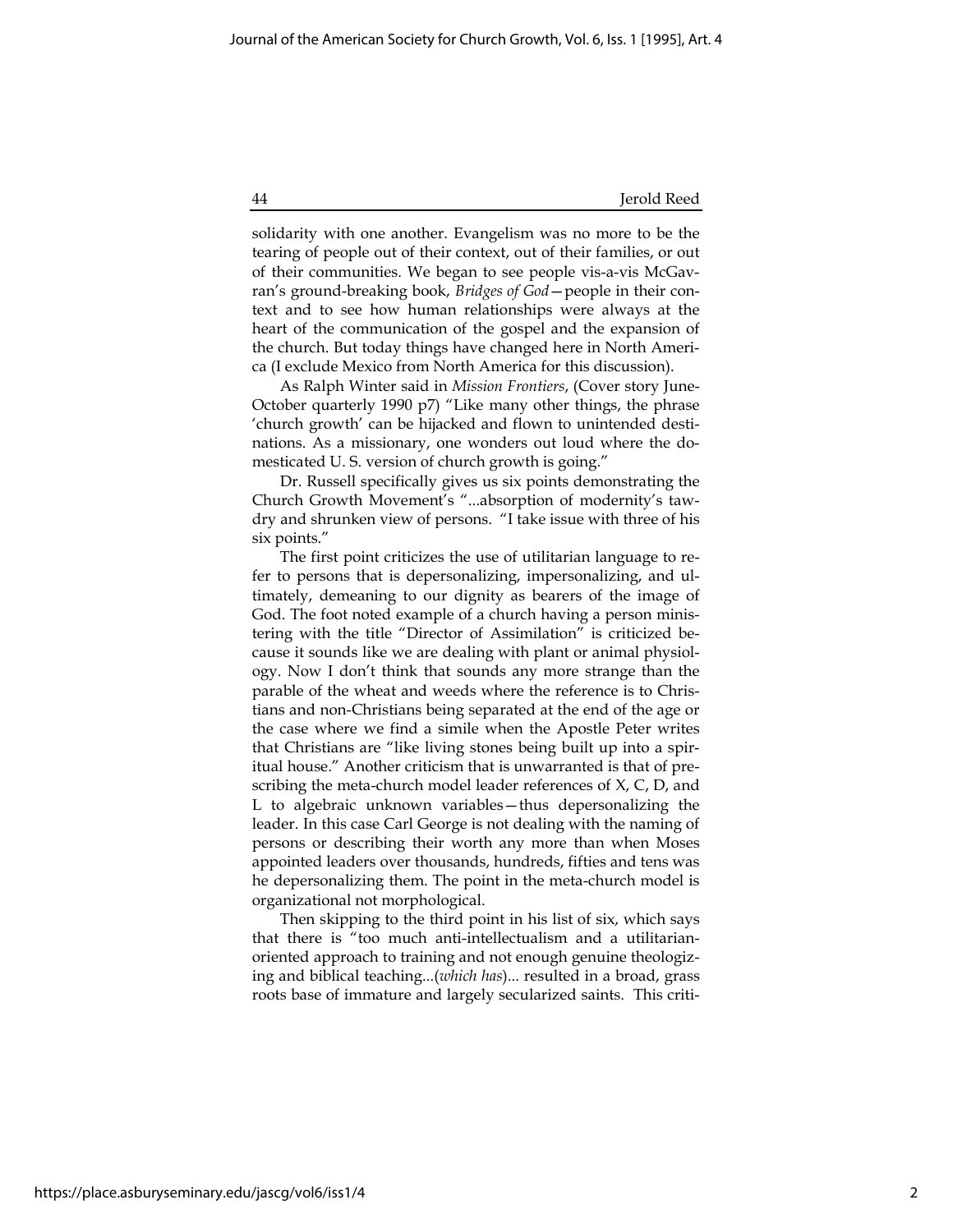cism truly describes a large part of the church today but cannot be attributed to the CGM. I see this more as a challenge to doing a lot of hard work than faulting a movement that has continually been challenging the church to take seriously the mandates of Scripture.

His sixth point highlights the CGM's "defective view of small groups that is also utilitarian to a local church's growth and based on inadequate concepts of believers in community." I'm sure this is a just criticism in some cases, but the CGM's salient models all the way from the Yioda Full Gospel Church in Korea to Dale Galloway's and Ralph Neighbor's cell group ministries certainly discredit this criticism of the CGM. As a matter of fact, the CGM holds high the models of church renewal as seen through cell group movements based on the New Testament models as seen in the revival of the 60's in the southern cone of Argentina and Chile and in the underground church of China since 1949.

Dr. Russell's exposition of the Pharisees' anthropology is one that I agree with and one that I believe the members of the American Society for Church Growth would also agree with. There is a charicaturization of the CGM however, that draws the fire of those who do not know us. Certainly flexibility and freedom are hallmarks of our movement that help us elevate people over programs and processes so that people in fact are more important than our ministries. At least I want to believe that this is true. We couldn't possibly be guilty of a defective anthropology or have a defective theology of persons or could we? That question now remains. We have to stop and ask ourselves if in fact we don't treat people like objects at times in our evangelical zeal and concern. Yes maybe there is more here than we want to accept. Or if this is not true for us as leaders, is it possible that those who listen to our clarion call to win the lost don't in fact begin to act methodologically or, if you please, mechanically in their zeal and obedience and thus become like the very Pharisees whose behavior we disdain. Walter Russell is doing us a service when he forces us to look at such a foundational issue as our theology of persons. This then brings me to Dr. Russell's discussion of a defective theology of leadership.

He comes to us with a no-holds-barred ecclesiology which many would affirm but also which in practice is often only theoretical. I don't think any of us would disagree with Dr. Russell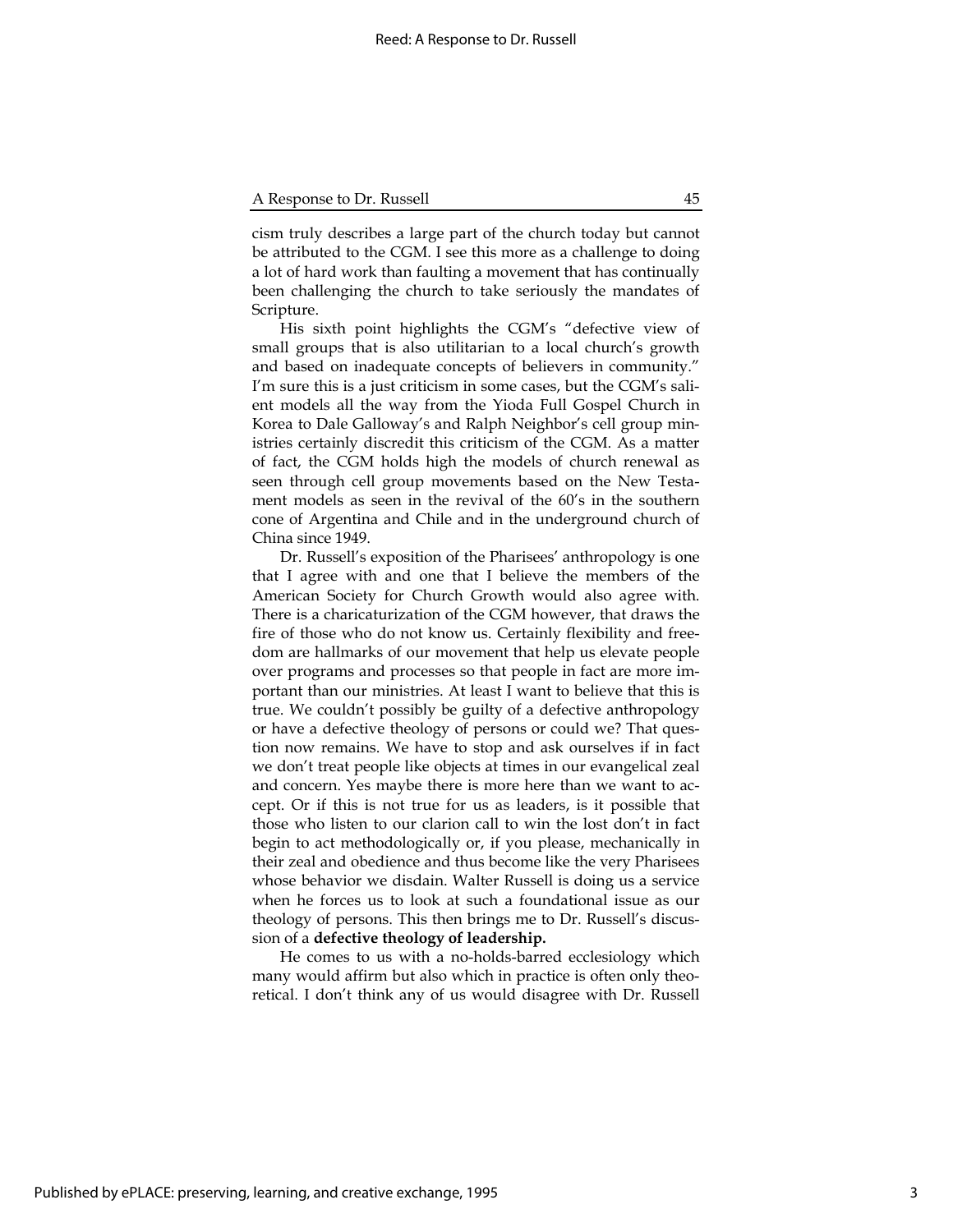46 Jerold Reed

that character in leaders is of the utmost importance. However, I believe we have perhaps assumed Christian character wrongly in too many situations. But beyond the character consideration is the matter of who is really THE pastor. To say that Jesus is the Chief Shepherd is not a problem for us until we come right down to the nitty gritty of who decides things. Where is the church that will pray and fast until they are certain that what some leader has said is in fact what the Chief Shepherd wants his church to do. We see this modeled in Acts 13 where after praying and fasting the church confirms the word of a leader about sending Paul and Barnabas out as missionaries. Again in Acts 15 we see a major decision in the first church council being made in conjunction with the Chief Shepherd for it says "It seemed good to the Holy Spirit and to us not to burden you with anything beyond the following requirements." It is here where "mystical mush" becomes specific and concrete in guidance and decision making at leadership levels.

Dr. Russell has laid a theoretical base that raises the issue of role clarification for church leaders. Yes, the undershepherd's submission to the Chief Shepherd is easy to agree upon but is not easily measured or evaluated. I Peter 5:1-4 gives us the broad outline but the larger question remains. What is the leader's role in relation to the other members of the body of Christ in the local context? No, there is no reason think that an undershepherd (a leader) who is completely submitted to the Chief Shepherd will not exercise the leadership roles that are commonly observed among those who are strong leaders.

As he comes to the end of his paper Dr. Russell expresses his concern for an ethical dimension that works itself out as the communication and imparting of tools and methods for effective ministry in such a way that they fall into the hands of inept and/or immature Christians who in turn use the methods and tools without the maturity and wisdom necessary and thus begin manipulating and hurting people. I point out that this has always been true in any ministry starting with Simon the sorcerer and thus is not peculiar to the CGM.

Finally he ends his trilogy of defectiveness—a defective theology of persons, a defective theology of leadership—with a defective theology of community. It is here that I take greatest issue. Not that community is not important, but rather that it has been the church growth movement that brought to light and em-